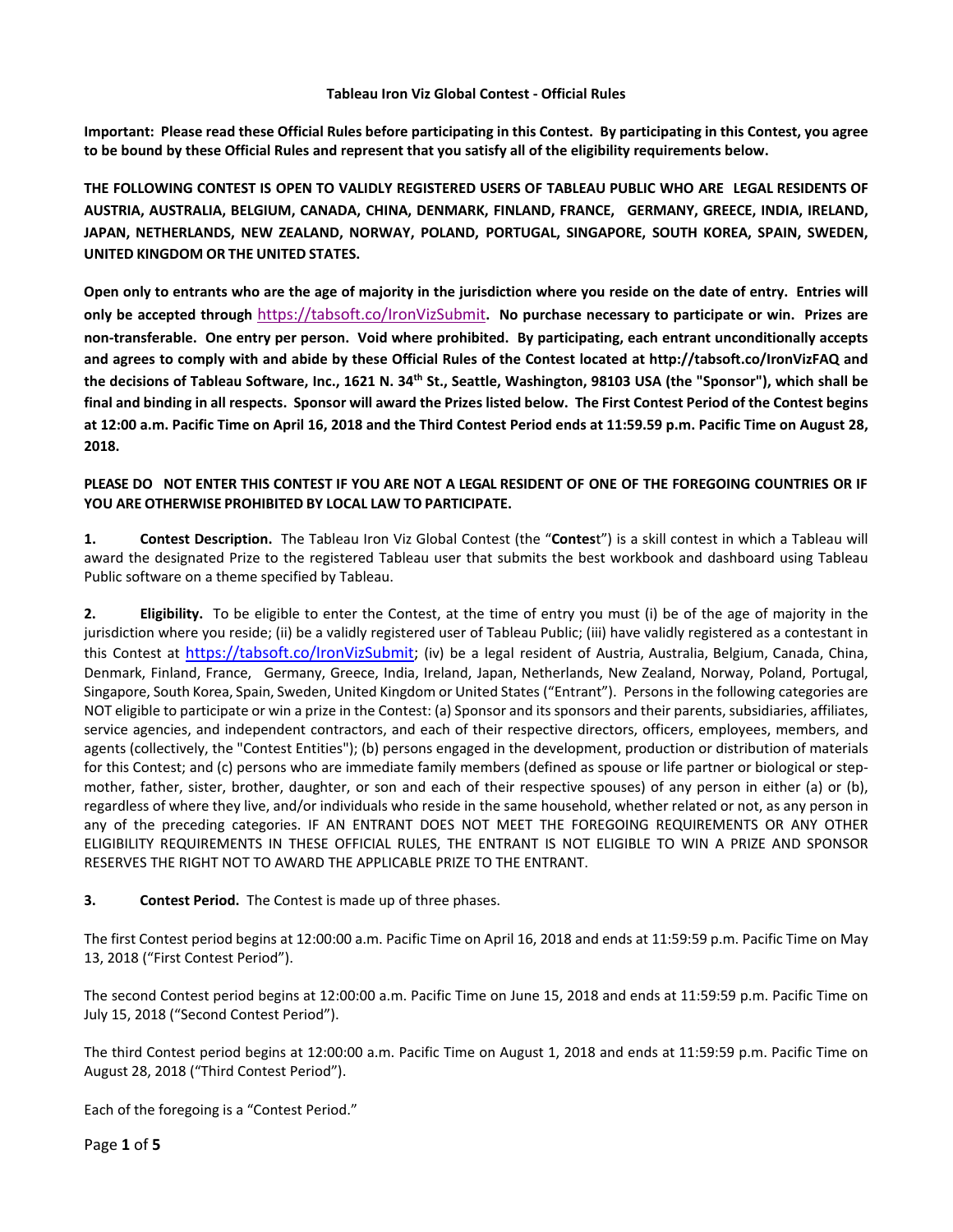**4. How to Enter.** No purchase necessary to enter or win. To enter, Entries must also meet the entry criteria described in this paragraph ("Entry Criteria"). To enter the Contest: (i) visit <https://tabsoft.co/IronVizSubmit> and register as an Entrant; (ii) properly download the Tableau Public software; (iii) connect to any publicly available government or public data set or other data set that you knowingly are making publicly available; and (iv) produce and publish a Tableau Public data visualization on the theme specified by Tableau for the corresponding Contest Period and provide the URL of the visualization to Sponsor at <https://tabsoft.co/IronVizSubmit> ("Entry"). Tableau will specify the theme on <https://tabsoft.co/IronVizSchedule> and through certain other social media and other Tableau channels on the date that each Contest Period begins. Your Entry must be based solely on the data set you knowingly provide and authorize to make public, and be publically accessible and available at all times during the Term. Your Entry must be made downloadable on request.

Entries must be original and have been created solely by the Entrant. In addition, each Entry must comply with the following guidelines: (a) the Entry must not depict or promote any illegal, violent, dangerous or discriminatory behavior or contain any material that is threatening, indecent, violent, obscene or offensive; (b) the Entry must not previously have been published or won any award; (c) the Entry must not contain any material that violates or infringes upon the rights of any third party, including without limitation any copyright, trademark or right of privacy or publicity, or that defames any person, or that is unlawful, in violation of or contrary to any applicable law or regulation; (d) the Entry must not depict any material that Sponsor, in its sole discretion, deems inappropriate for public viewing and/or display; (e) Entrant has obtained all permissions, licenses and consents that are necessary for the submission of the Entry and the use of the Entry as permitted pursuant to these Official Rules; (f) all data contained in the Entry is publicly available (or is being made publicly available) and does not contain any data that should remain confidential or private; and (g) it complies with the terms and conditions of use of the [www.tableausoftware.com](http://www.tableausoftware.com/) website available at [http://www.tableau.com/tos.](http://www.tableau.com/tos) The Entrant agrees to provide to Sponsor at Sponsor's request, copies of all such permissions, licenses and consents. Sponsor reserves the right in its sole discretion to disqualify any Entry that Sponsor determines does not comply with these Entry Criteria and/or to require or permit an entrant to make such changes to any Entry as are necessary to make it compliant. All requested information and Entry Criteria must be provided for an entry to be valid.

Each Entrant may submit multiple Entries. Entries must be received by Sponsor during the applicable Contest Period.

Entries will not be returned and will not be acknowledged. Entries and entrants may be subject to verification by Sponsor in its sole discretion. Incomplete entries or entries not complying with these Official Rules are subject to disqualification, at Sponsor's sole discretion. Proof of submission does not constitute proof of entry. By submitting an Entry, Entrant grants to Sponsor (including their affiliates and subsidiaries, employees, agents, and contractors), and any partners, the license described in the "Use of Entry" section below.

**5. How to Win.** Sponsor will award one (1) Prize to the top Entry ("Winner") for each Contest Period. Entries will be viewed, judged and scored by a panel of Tableau employees and industry experts appointed by Sponsor for this task (the "Judges"). Entries will be judged based on Design, Storytelling and Analysis. The Judges will evaluate and score each Entry, giving equal weight to each of the above criteria. The Entry that receives the highest overall score from the Judges will be the Winner. In the event of a tie, the Entry that received the higher score on Analysis will be declared the Winner.

Entrants shall reasonably cooperate with Judges in any verification activities. Application of the judging criteria is at Judges' sole discretion. A request by Sponsor or Judges to an Entrant to submit additional information does not guarantee qualification or selection for any phase of the Contest.

Winner of each Contest Period will be notified by e-mail and announced in publicly available forums approximately 14 days following the end of the corresponding Contest Period. To claim the Prize, a Winner should follow the instructions contained in his or her notification. In the event that a Winner does not claim a Prize, the Prize will be awarded to the next highest scoring Entry. Odds of being selected a Winner of the Prize depends on the number of eligible entries received by Sponsor. Sponsor's decisions shall be final and binding on all matters relating to the Contest selections.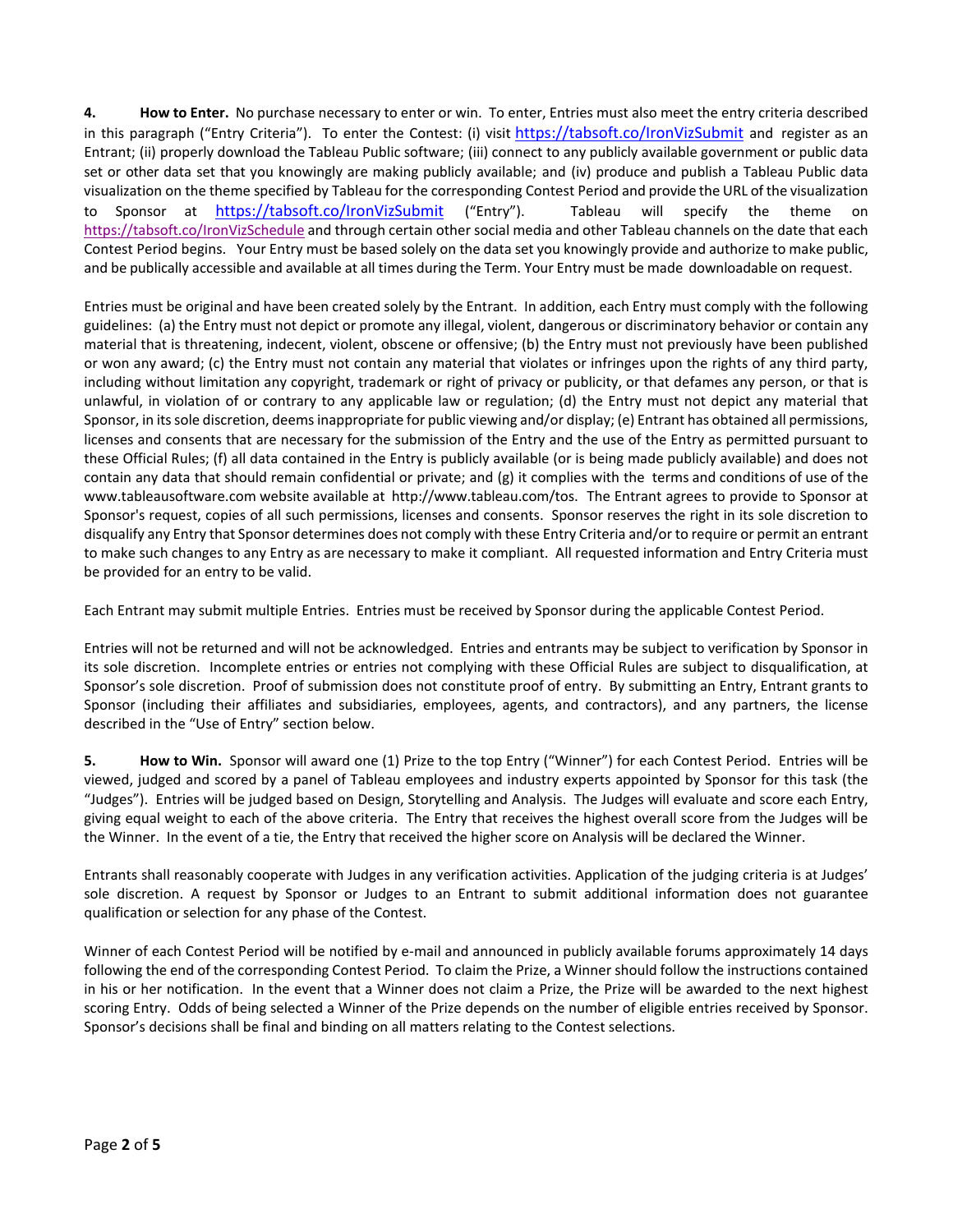# **6. Prize and Approximate Retail Value ("ARV"):**

Winners will receive the following prize as set forth below ("Prize"). The Prize is non-refundable for cash and cannot be transferred. Additional terms and conditions apply to a Winner's Prize, including without limitation agreement to travel to the United States to participate in the final competition of the Contest, the production of a workbook and dashboard using Tableau software on a theme specified by Tableau live and on stage at the 2018 Tableau Customer Conference between the Winners ("Final").

#### <u>Prize</u> ARV **ARV** ARV **ARV** ARV **ARV** ARV **ARV**

One (1) conference registration to the 2018 Tableau Customer Conference in New Orleans, Louisiana (currently scheduled for October 22 – 27 2018)

Double occupancy hotel accommodations for three (3) nights

One (1) round trip airplane ticket from the airport closest to the Winner to New Orleans, Louisiana

Qualification to the Final where the Final winner(s) will be awarded additional prizes

### **Total ARV of Prizes: US\$4,000.00**

**7. Prize Restrictions: Limit one (1) Prize per person.** Sponsor does not make, nor in any manner is responsible or liable for, any warranty, representation or guarantee, express or implied, in fact or in law, relative to the Prizes including but not limited to their quality, fitness for purpose, or condition. Any product and brand images are trademarks or registered trademarks of their respective companies, which are not sponsors or affiliated with this Contest. Prizes are non-transferable and non-changeable and no cash redemption or substitution is permitted, except at the sole discretion of Sponsor. Prizes will be deemed void if sold, transferred, auctioned or assigned to any third party. Sponsor reserves the right in its sole discretion to substitute a Prize in whole or in part with one of comparable or greater value. All costs and expenses associated with Prize acceptance and use not specifically provided herein are the responsibility of the Winner. **ALL FEDERAL, STATE AND LOCAL TAXES ASSOCIATED WITH THE RECEIPT OR USE OF ANY PRIZE ARE THE SOLE RESPONSIBILITY OF THE WINNER.** If a Prize is undeliverable to a Winner or otherwise not claimed by a Winner within two (2) calendar days after delivery of notification, the Prize will be forfeited by such Winner and awarded to the next highest scoring Entry until the Prize is claimed.

Tickets are subject to availability. Blackout periods and other restrictions, conditions, and/or limitations may apply. Travel reservations must be made through Sponsor's agent, on a carrier of Sponsor's choice, at least 30 days prior to intended travel. Winner is responsible for all required travel documents, including passport and/or visa requirements. Winner is responsible for obtaining all forms of insurance, including but not limited to travel insurance, at their option, and acknowledge that Sponsor has no obligation to obtain or provide travel insurance or any other form of insurance.

**8. Winner Notification/Prize Claims.** Winners are subject to verification. All Winners will be required to verify their eligibility by completing, signing, and returning an Affidavit of Eligibility/Liability Release/Publicity Release and to consent to additional terms governing the Winner's participation in the Final. A failure to sign such Affidavit of Eligibility/Liability Release/Publicity Release or to commit to participation in the Final within 4 calendar days of notice of an Entrant's selection as a Winner of a Prize may result in Entrant's forfeiture of the Prize. If the Prize is forfeited, Sponsor will award the Prize to the next highest scoring Entry. If Sponsor elects, a potential Prize Winner will be subject to a confidential background check following notice of his or her selection to confirm eligibility and help ensure that the use of any such person in advertising or publicity for the Contest will not bring Sponsor into public disrepute, contempt, scandal or ridicule or reflect unfavorably on the Contest or Sponsor, as determined by Sponsor in its sole discretion. The disclosure of any information which may bring Sponsor into public disrepute, contempt, scandal or ridicule or reflect unfavorably on the Contest or Sponsor or the potential Prize Winner's refusal to cooperate in such background check may result in the disqualification of the entrant. Winners may be required to complete a W9 Tax Form and may be required to furnish his or her social security number for the sole purpose of preparation of any tax forms as required by law. Allow 4–6 weeks after notification and verification of Winners for delivery of the Prize. Sponsor is not responsible for any change of mailing address, email address, and/or telephone number of any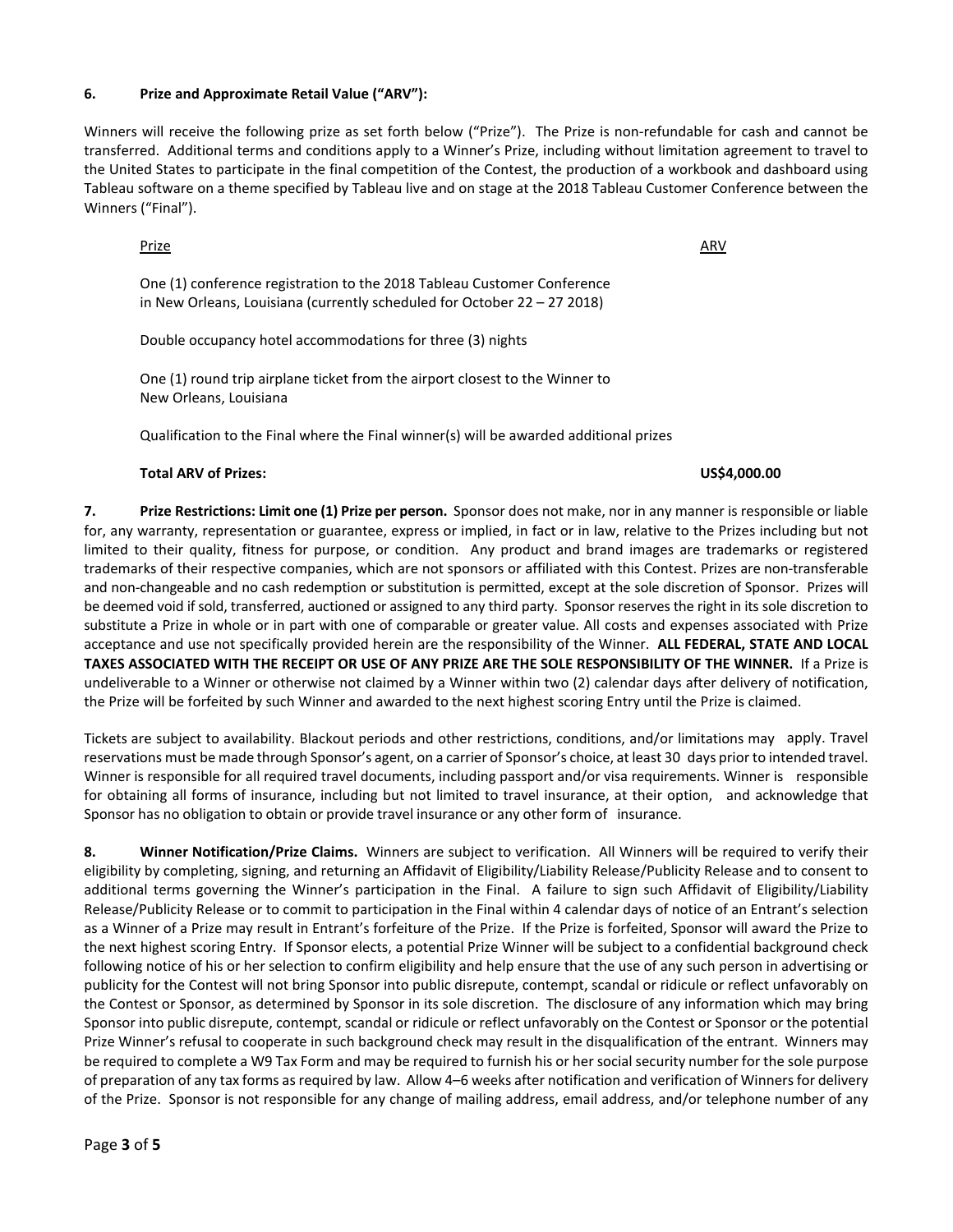Winners. If a potential Winner is found to be ineligible or not in compliance with these Official Rules, the Prize will be forfeited by Entrant and Sponsor will award the Prize to the next highest scoring Entry.

**9. Score Notification.** In the event that Entrant would like to know Entrant's score as determined by the Judges, Entrant may contact Sponsor by e-mail at public@tableau.com after the Winner has been announced. Neither Sponsor nor Judges are required to provide substantive feedback for Entrants who are not selected as the Winner.

**10. Use of Entries and Associated Name, Likeness, etc.** Except where prohibited by law, by submitting an Entry, Entrant grants Sponsor, its agents and licensees, the, irrevocable, sub-licensable, royalty-free right and license to reproduce, publish, transmit, distribute, create derivative works from and otherwise use the Entry or other materials submitted as part of the Entry, as well as your image or likeness as reflected therein and your name and/or biographical information in association with the media, for marketing, public relations or other promotional purposes, in perpetuity, throughout the world, in all media and formats now or later known or developed, without further notice or compensation therefor. Subject to the licenses granted in these Official Rules, Entrants retain any patents, copyrights, and other intellectual property rights owned, developed, or used by them that are not disclosed in an Entry. Each Entrant may be required to execute additional documentation to effect the intent of this paragraph.

**11. Release.** By submitting a photograph or video, if any, and the text in the Entry in connection with this Contest, each Entrant hereby represents and warrants that he or she is the sole owner of the Entry and other materials submitted, that the submission of the Entry and materials and Sponsor's use of the Entry and materials as permitted in these Official Rules will not infringe any intellectual property right held by a third party, and that they own or control all rights necessary to grant the rights granted herein, including a grant of all intellectual property and publicity rights from any and all persons in the Entry. All entrants in this Contest and all other persons within the Entry hereby indemnify the Contest Entities from and against any and all claims arising out of a breach of the foregoing warranty or out of use of the Entry or the materials as set forth herein. All entrants, and their designees, assignees and predecessors and successors in interest, by participating in the Contest, or by acceptance of the Prize, acknowledge compliance with these Official Rules and agree to release and hold the Contest Entities, their affiliates, subsidiaries, and their respective officers, directors, employees, independent contractors, representatives, and agents ("Releasees") harmless from and against any claim or cause of action (and any associated costs, losses, or damages) arising in whole or in part out of participation in the Contest or the receipt, redemption or use of a Prize, including any death, injuries or damages of any kind sustained in connection with the use, acceptance, possession or awarding of any Prize (or any goods or services purchased using the Prize). By participating in this Contest, you agree to be bound by the Official Rules and by the decisions of Sponsor, which are final and binding on all matters. Sponsor reserves the right to modify the Prize award procedures at its discretion.

**12. Force Majeure.** Releasees are not responsible for incomplete, illegible, misdirected, misprinted, late, lost, damaged, stolen, or postage-due submissions or prize notifications or for lost, interrupted, inaccessible or unavailable networks, servers, satellites, Internet service providers, websites, or other connections; or for miscommunications, failed, jumbled, scrambled, delayed, or misdirected computer, telephone or cable transmissions; or for any technical malfunctions, failures, difficulties or other errors of any kind or nature; or for the incorrect or inaccurate capture of information, or the failure to capture any information. Sponsor assumes no responsibility for any damage to an entrant's phone line, hardware, software or program malfunctions, or other errors, failures, or network connections that are human or technical in nature. Sponsor reserves the right, in its sole discretion, to disqualify any individual who is found to be tampering with the entry process or the operation of the Contest, to be acting in violation of these Official Rules, or to be acting in an unsportsmanlike or disruptive manner, or with the intent to disrupt or undermine the legitimate operation of the Contest, or to annoy, abuse, threaten or harass any other person, and Sponsor reserves the right to seek damages and other remedies from any such person to the fullest extent permitted by law. Sponsor reserves the right to modify, extend, suspend, or terminate the Contest, in whole or in part, if it determines, in its sole discretion, that the Contest or any particular selection of a Winner is technically impaired or corrupted or that fraud or technical problems, failures or malfunctions or other causes beyond Sponsor's control have destroyed or severely undermined or to any degree impaired the integrity, administration, security and/or feasibility of the Contest or particular selection of a Contest Winner as contemplated herein. In the event Sponsor is prevented from awarding prizes or continuing with the Contest or a particular selection of a Contest Winner as contemplated herein by any event beyond its control, including, but not limited to, fire, flood, natural or man-made epidemic of health of other means, earthquake, explosion, labor dispute or strike, act of God or public enemy, satellite or equipment failure, riot or civil disturbance, terrorist threat or activity, war (declared or undeclared) or any federal state or local government law, order, or regulation, public health crisis, order of any court or jurisdiction, or other cause not reasonably within Sponsor's